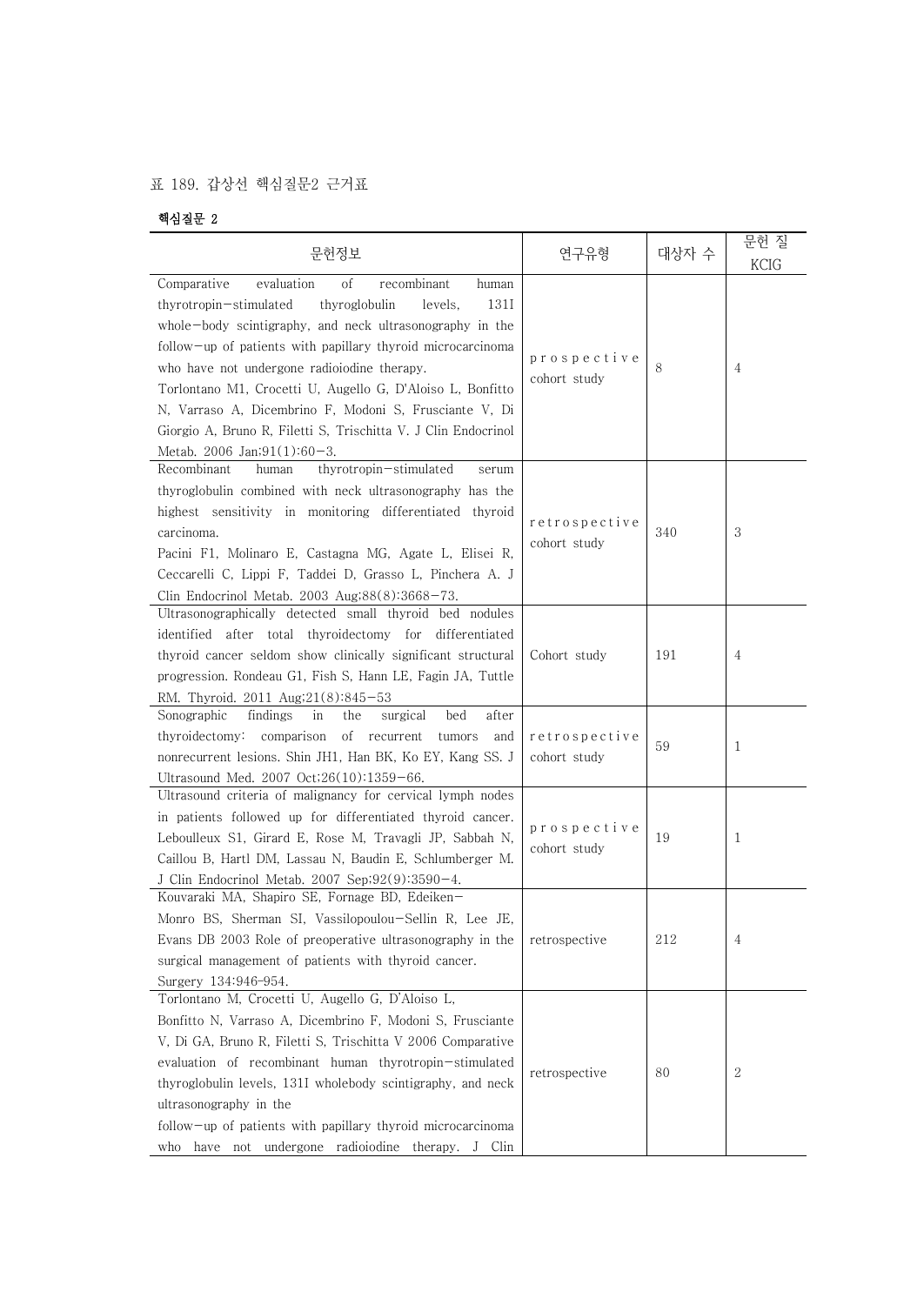| Endocrinol Metab 91:60-63.<br>Pacini F, Molinaro E, Castagna MG, Agate L, Elisei R,            |                |     |   |
|------------------------------------------------------------------------------------------------|----------------|-----|---|
| Ceccarelli C, Lippi F, Taddei D, Grasso L, Pinchera A                                          |                |     |   |
| 2003 Recombinant human thyrotropin-stimulated serum                                            |                |     |   |
| thyroglobulin combined with neck ultrasonography has                                           | retrospective  | 340 | 4 |
| the highest sensitivity in monitoring differentiated thyroid                                   |                |     |   |
| carcinoma. J Clin Endocrinol Metab 88:3668-3673.                                               |                |     |   |
| Boi F, Maurelli I, Pinna G, Atzeni F, Piga M, Lai ML,                                          |                |     |   |
| Mariotti S 2007 Calcitonin measurement in wash-out fluid                                       |                |     |   |
| from fine needle aspiration of neck masses in patients with                                    |                | 23  | 4 |
| primary and metastatic medullary thyroid carcinoma. J                                          | retrospective  |     |   |
|                                                                                                |                |     |   |
| Clin Endocrinol Metab 92:2115-2118.<br>Kudo T, Miyauchi A, Ito Y, Takamura Y, Amino N,         |                |     |   |
| Hirokawa M 2007 Diagnosis of medullary thyroid carcinoma                                       |                |     |   |
|                                                                                                | retrospective  | ?   | 4 |
| by calcitonin measurement in fine-needle aspiration                                            |                |     |   |
| biopsy specimens. Thyroid 17:635-638<br>Giraudet AL, Vanel D, Leboulleux S, Auperin A, Dromain |                |     |   |
| C, Chami L, Ny Tovo N, Lumbroso J, Lassau N,                                                   |                |     |   |
|                                                                                                |                |     |   |
| Bonniaud G, Hartl D, Travagli JP, Baudin E, Schlumberger                                       | retrospective  | 55  | 4 |
| M 2007 Imaging medullary thyroid carcinoma with                                                |                |     |   |
| persistent elevated calcitonin levels. J Clin Endocrinol                                       |                |     |   |
| Metab 92:4185-4190.<br>Elisei R, Pinchera A 2012 Advances in the follow-up of                  |                |     |   |
|                                                                                                |                |     |   |
| differentiated or medullary thyroid cancer. Nat Rev                                            | review paper   |     | 5 |
| Endocrinol                                                                                     |                |     |   |
| $8:466-475$ .<br>Lundgren CI, Delbridg L, Learoyd D, Robinson B. Surgical                      |                |     |   |
| approach to medullary thyroid cancer. Arq Bras Endocrinol                                      |                |     |   |
| Metabol.                                                                                       | review paper   |     | 5 |
| $2007;51:818-24.$                                                                              |                |     |   |
| Bogsrud TV, Karantanis D, Nathan MA, Mullan BP,                                                |                |     |   |
| Wiseman GA, Kasperbauer JL, Reading CC, Hay ID, Lowe                                           | restrospective |     |   |
| VJ. 18F-FDG PET in the management of patients with                                             | case series    | 16  | 4 |
| anaplastic thyroid carcinoma. Thyroid 18:713-719                                               |                |     |   |
| Poisson T, Deandreis D, Leboulleux S, Bidault F, Bonniaud                                      |                |     |   |
| G, Baillot S, Auperin A, Al Ghuzlan A, Travagli JP,                                            |                |     |   |
| J,<br>Baudin<br>Ε,<br>Lumbroso<br>Schlumberger<br>М                                            |                |     |   |
| 18F-fluorodeoxyglucose positron emission tomography and                                        | case series    | 20  | 4 |
| computed tomography in anaplastic thyroid cancer. Eur J                                        |                |     |   |
| Nucl Med                                                                                       |                |     |   |
|                                                                                                |                |     |   |
| Mol Imaging 37:2277-2285.<br>Fleming JB, Lee JE, Bouvet M, et al. Surgical strategy for        |                |     |   |
| the treatment of medullary thyroid carcinoma. Ann Surg                                         | restrospective | 40  | 4 |
| 1999;230:697-707.                                                                              | case series    |     |   |
| Frasoldati A, Pesenti M, Gallo M, Caroggio A, Salvo D,                                         |                |     |   |
| Valcavi R 2003 Diagnosis of neck recurrences in patients                                       | restrospective | 494 | 4 |
| with differentiated thyroid carcinoma. Cancer 97:90-96                                         | case series    |     |   |
| Antonelli A, Miccoli P, Fallahi P, Grosso M, Nesti C,                                          |                |     |   |
| Spinelli C, Ferrannini E 2003 Role of neck ultrasonography                                     | restrospective | 45  | 4 |
| in the follow-up of children operated on for thyroid                                           | case series    |     |   |